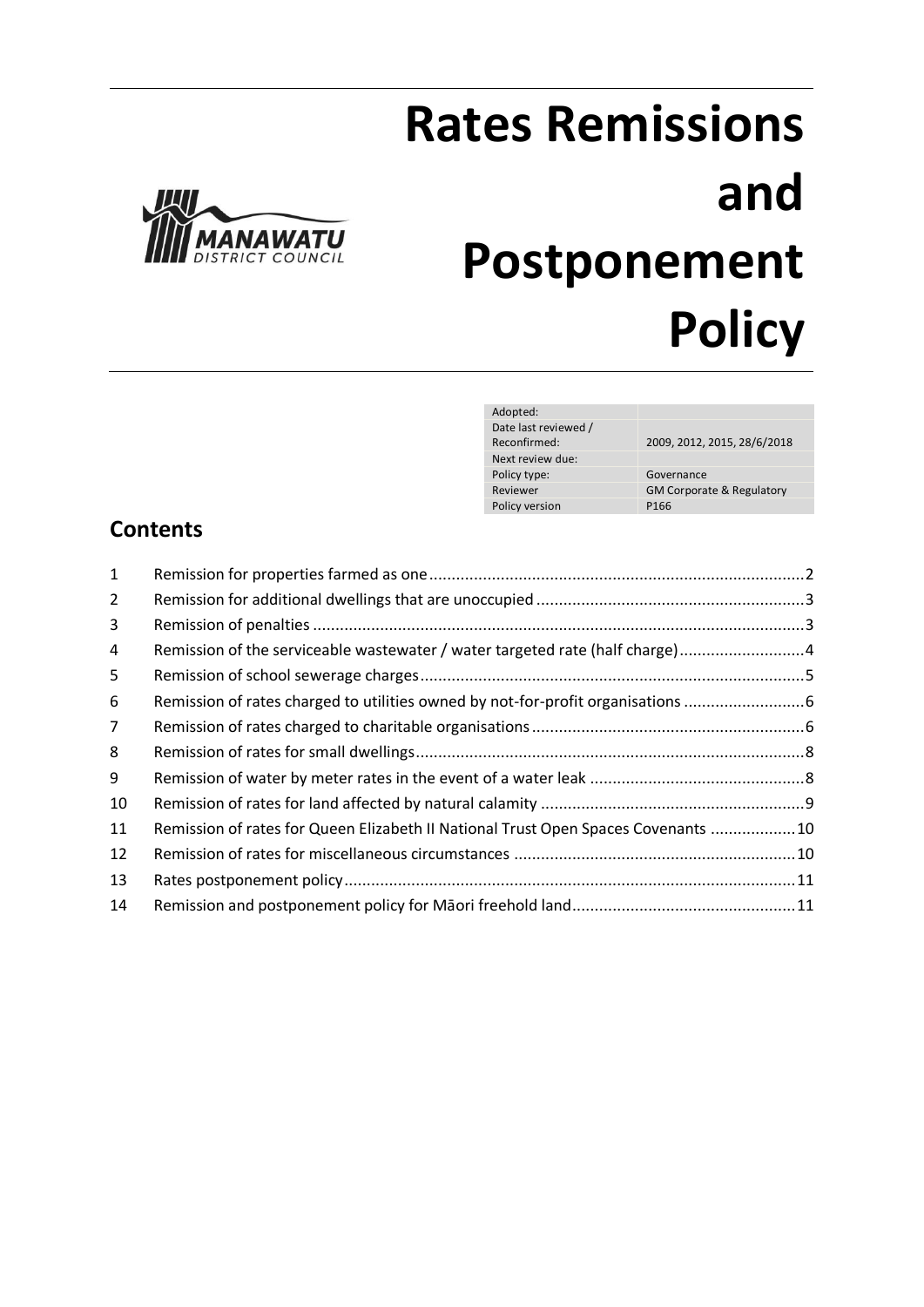# **Rates Remissions and Postponement Policy**

This policy explains the conditions and criteria under which the Council might consider it appropriate to assist a ratepayer by providing rates relief.

Definitions:

- **District wide uniform rates** includes the following:
	- Uniform annual general charge
	- Parks reserves and sports grounds uniform targeted rate
	- Roading uniform targeted rate
	- Makino Aquatic Centre targeted rate
	- Library targeted rate
- **Contiguous** propertiesis defined in section 20 of the Local Government (Rating) Act 2002 – "Two or more rating units must be treated as one rating unit for setting a rate if those units are:
	- a) Owned by the same person or persons; and
	- b) Used jointly as a single unit; and
	- c) **Contiguous** or separated only by road, railway, drain, water race, river or stream."

## **1 Remission for properties farmed as one**

1.1 Objective

This policy is to provide relief from '**district wide uniform rates**' for non-**contiguous** rating units that are farmed as a single farming operation.

1.2 Conditions and criteria

The following criteria must be met to be granted this remission:

- Ratepayers must own or occupy more than one non-**contiguous** rating unit
- The rating units must be used as a single farming operation

Note: The ratepayer must pay one 'district wide uniform rate' for the combined rating units and for each additional dwelling.

1.3 Application Process

Application must be submitted on the required form. This includes a statutory declaration signed by the owner or ratepayer confirming that the rating units are and will continue to be operated as a single farming operation.

Applications must be received before the end of the first quarter of the rating year (30 September). Applications received after this date will have the remission applied to the next rating year. Applications will not be applied retrospectively.

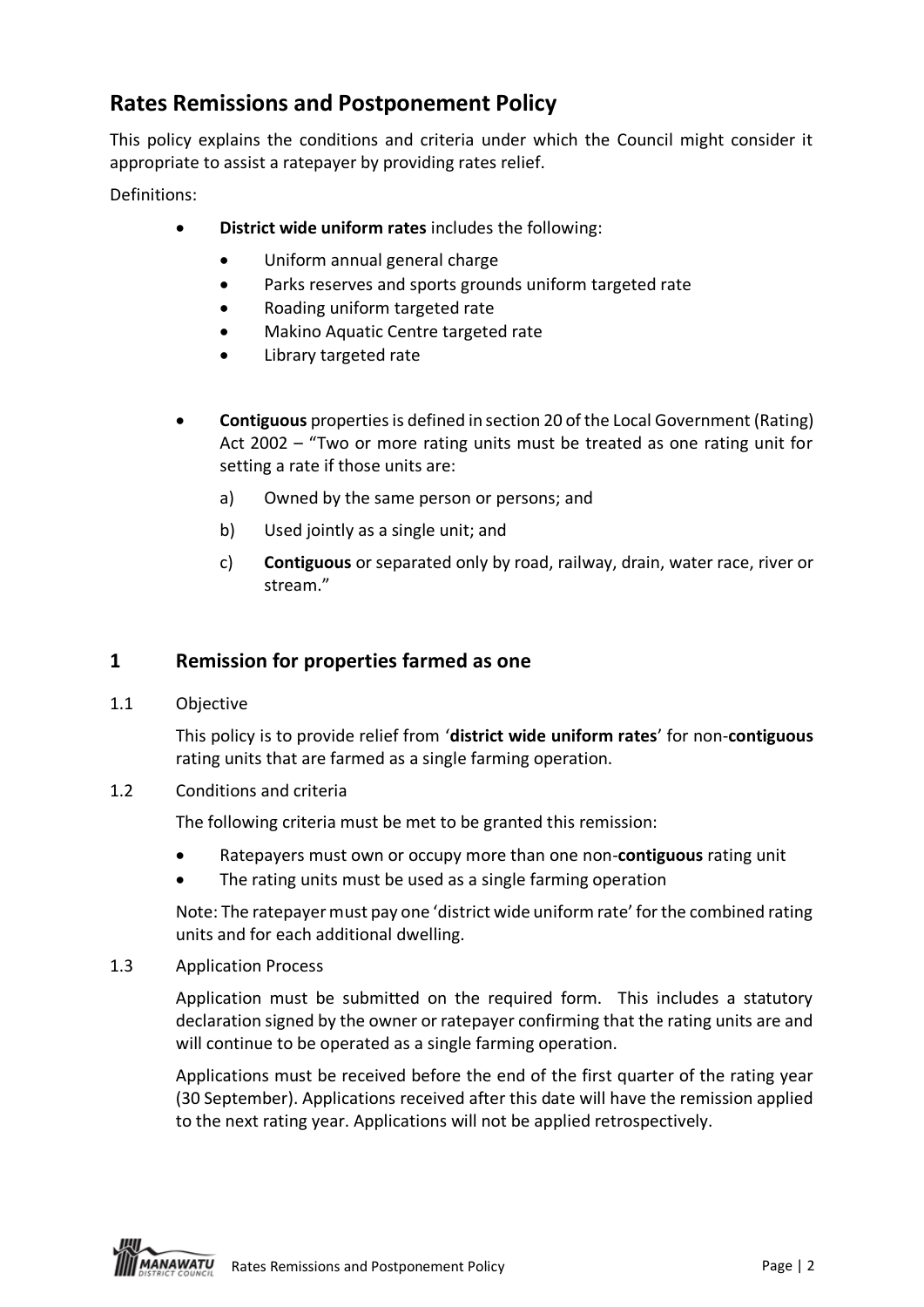#### 1.4 Delegations

The Chief Executive, General Manager - Corporate and Regulatory or Chief Financial Officer have the delegated authority to approve or decline applications under this policy.

## **2 Remission for additional dwellings that are unoccupied**

2.1 Objective

This policy is to provide relief from '**district wide uniform rates**' applicable to an additional unoccupied dwelling on a rating unit.

2.2 Conditions and criteria

The policy applies to ratepayers who have additional dwellings that:

- Are currently uninhabited and will be uninhabited for the next 12 months
- Have had the power, water and telephone services disconnected
- Are part of **contiguous** or non-**contiguous** rating units that are owned or occupied by the same ratepayer
- Each rating unit will be charged at least one 'district wide uniform rate'
- 2.3 Application Process

Annual reapplication is required on a form supplied by Council. This includes a statutory declaration signed by the owner or ratepayer confirming that the additional dwelling is uninhabited and will be uninhabited for the next 12 months, and that the power, water and telephone services are disconnected.

Applications must be received before the end of the first quarter of the rating year (30 September). Applications received after this date will have the remission applied to the next rating year. Applications will not be applied retrospectively.

2.4 Delegations

The Chief Executive, General Manager - Corporate and Regulatory or Chief Financial Officer have the delegated authority to approve or decline applications under this policy.

### **3 Remission of penalties**

3.1 Objective

This policy is to provide relief from the penalty incurred for non-payment of rates.

Council is to act fairly and reasonably in its consideration to provide this relief due to circumstances outside the ratepayer's control.

#### 3.2 Conditions and criteria

The Council will remit the penalty incurred in the following circumstances:

• No other remission of penalty has been granted on the property within the current financial year

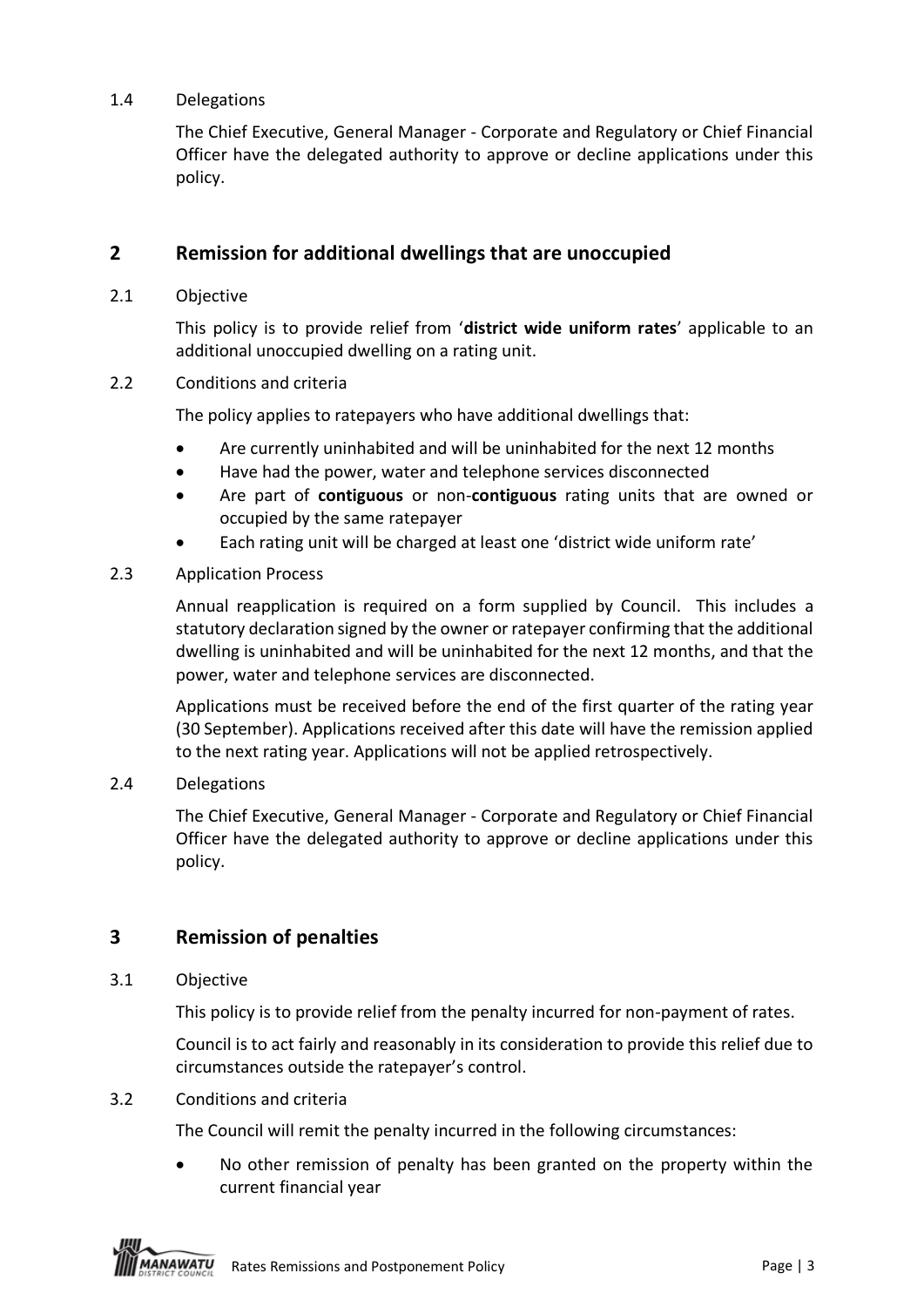- Automatic remission of the penalty incurred on instalment one will be made where the ratepayer pays the total amount due for the year on or before the due date of the second instalment
- Instalment penalty will be remitted if a direct debit has been established to pay the rates in full by the end of the financial year

The Council may remit the penalty incurred where the application meets the following criteria:

- Remission of penalty will be considered in any one rating year where payment has been late as a result of significant family disruption. Remission will be considered in the case of death, illness or accident of a family member
- Remission of the penalty may be granted if the ratepayer is able to provide evidence that their payment has gone astray in the post, or the late payment has otherwise resulted from matters outside their control. Each application will be considered on its merits and remission will be granted where it is considered just and equitable to do so
- The Council may remit small balances because of cash rounding
- Where the ratepayer has entered into an arrears repayment agreement for the duration of the agreement and provided that the conditions are adhered to, the account will be exempt from current instalment penalty charges and fifty percent of arrears penalties

In implementing the policy, it is conditional that the full amount of rates due has been paid and circumstances of each case be taken into consideration on their individual merits.

3.3 Application Process

Unless the remission is initiated by Council staff, all requests for penalty remissions must be in writing (including email).

3.4 Delegations

The Chief Executive, General Manager - Corporate and Regulatory or Chief Financial Officer have the delegated authority to approve or decline applications under this policy.

## **4 Remission of the serviceable wastewater / water targeted rate (half charge)**

4.1 Objective

This policy is to provide relief from the serviceable wastewater targeted rate (half charge) and/or the serviceable water targeted rate (half charge) charged for rating units that had an existing on-site wastewater disposal and/or water supply system prior to Council extending their reticulation system to the property.

4.2 Conditions and criteria

The following criteria must be met to be granted this remission:

• On-site wastewater disposal and/or water supply systems were in place prior to Council extending the reticulation system to the property

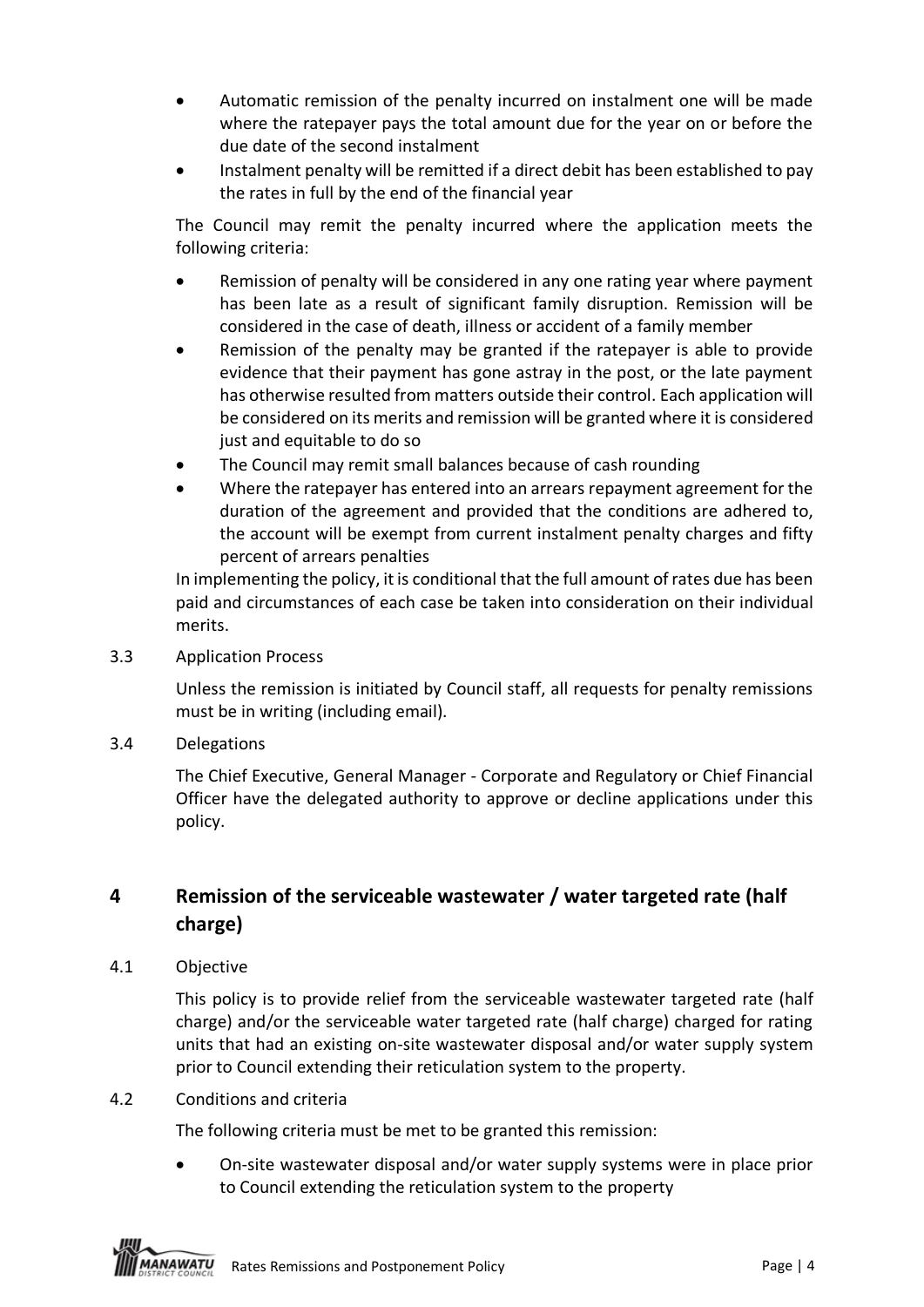#### Application Process

A written application is required from the ratepayer of the rating unit.

This remission will continue until such time as the ratepayer connects to the Council services available. This remission will not be approved retrospectively.

#### 4.3 Delegations

The Chief Executive, General Manager - Corporate and Regulatory or Chief Financial Officer have the delegated authority to approve or decline applications under this policy.

## **5 Remission of school sewerage charges**

#### 5.1 Objective

To recognise that schools may be disproportionately disadvantaged by Council's present "pan charge system" and to ensure schools are fairly charged for sewerage services based on their staff and student numbers rather than number of connections.

#### 5.2 Conditions and criteria

The following criteria must be met to be granted this remission:

• Schools must meet the definition of an "Educational Establishment" as defined in schedule 1 of the Local Government (Rating) Act 2002

The remission will be calculated based on the following:

- Council will remit sewerage rates by subtracting the sum of calculation (b) from the sum of calculation (a)
- Calculation (a) Council's standard sewerage charge (based on the number of water closets/urinals)
- Calculation (b) the number of full time equivalent on-site students and staff divided by 20 and multiplied by the Uniform Targeted Rate for Sewerage. If the sum of calculation (b) is greater than (a) no remission will apply

#### 5.3 Application Process

No application is required. Council will liaise with the Ministry of Education each year to obtain rolls numbers as at 1st March. The remission will be applied automatically, based on the roll numbers.

5.4 Delegations

The Chief Executive, General Manager - Corporate and Regulatory or Chief Financial Officer have the delegated authority to approve or decline applications under this policy.

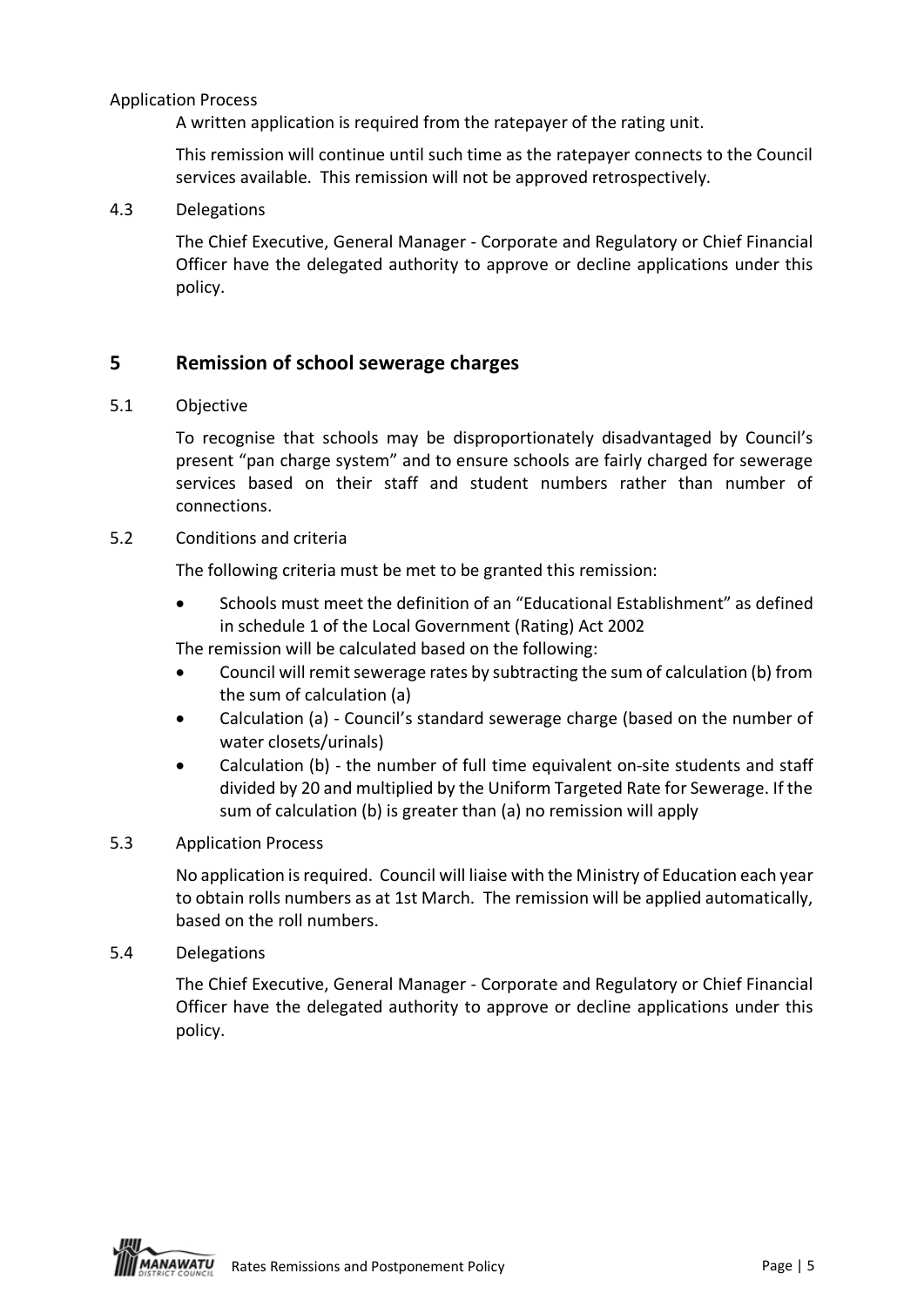## **6 Remission of rates charged to utilities owned by not-for-profit organisations**

6.1 Objective

To provide rates relief for utilities in differential category 6 that are owned by notfor-profit organisations or local authorities.

6.2 Conditions and criteria

The following criteria must be met to be granted this remission:

- The rating unit(s) must be a utility rated under differential category 6
- The utility is owned by a recognised not-for-profit organisation (defined by the Charities Commission or determined through common law) or a local authority
- 6.3 Application Process

Council will apply this remission automatically if the ownership structure of the utility owner is known. In other cases written application is required.

6.4 Delegations

The Chief Executive, General Manager - Corporate and Regulatory or Chief Financial Officer have the delegated authority to approve or decline applications under this policy.

## **7 Remission of rates charged to charitable organisations**

7.1 Objective

The purpose of granting rates support is to reduce the rating obligations on those charitable organisations that benefit the community.

This policy provides for additional rating support than is statutorily required through the Local Government (Rating) Act 2002 to support the arts, culture and heritage, sport and recreation and welfare, where these organisations support Council's Vision and Outcomes.

This includes those organisations whose land may be non-rateable under Schedule 1 Section 9 of the Local Government (Rating) Act 2002.

7.2 Conditions and criteria

Rates remissions for charitable organisations under this policy will be administered annually and may be made for a multi-year term to a maximum of three years.

Council may remit rates where the application meets the following criteria:

- Directly links with the Council's Vision and Outcomes; and
- A rating unit that may be owned by Council or owned and occupied by a charitable organisation, which is used principally for sporting, recreation, art or community purposes; or

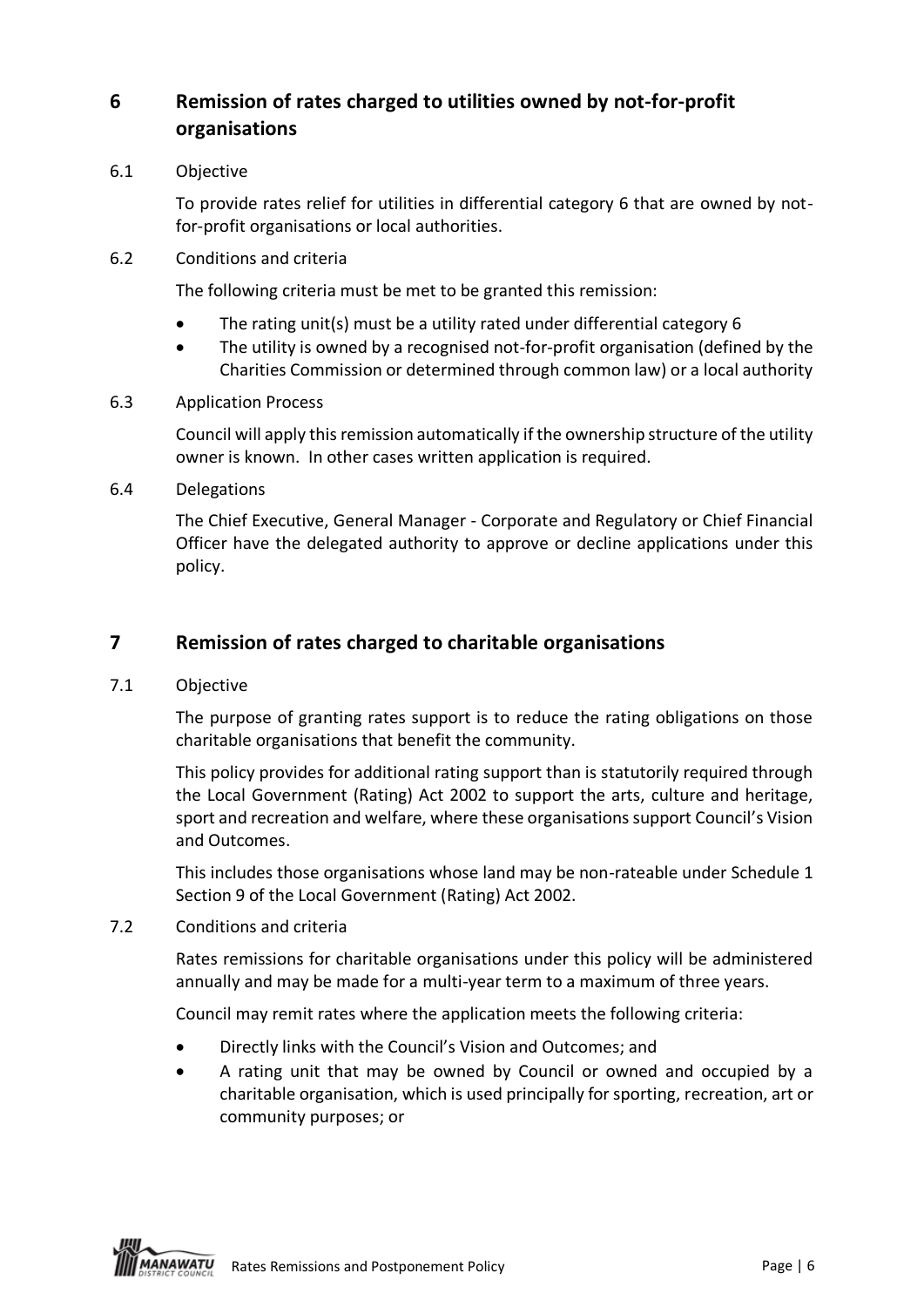• A rating unit that is leased by a charitable organisation for a period of at least one year; is used principally for recreation, sporting or community purposes, and where the organisation is liable for the payment of the Council's rates under the property's lease agreement

The definition of "charitable organisation" is a charitable entity which means a society, an institution, or the trustees of a trust that is or are registered as a charitable entity under the Charities Act 2005.

The policy does not apply to organisations that are not income tax exempt. In allocating the rates support, Council will prioritise against the following:

- Activities that support sport and recreation.
- Activities that will attract and retain residents.
- Activities that will encourage the arts and contribute to a vibrant, thriving Manawatū.

Applications will also be assessed against:

- Opportunity for participation/accessibility to Manawatū District residents
- Compliance with previous reporting requirements.

Remission scale:

- Council may remit 50% of the total rates payable, including the annual water meter charge, for those organisations that qualify under this policy.
- 7.3 Application process

All applications must be submitted on the required form. Applications must be received before the end of April to apply to the following financial year. Applications will not be applied retrospectively.

Organisations who apply need to include (where applicable):

- Statement of organisation's objectives
- Current financial statement
- Proof of charitable status
- Information on activities and programmes
- Details of membership or client numbers
- Any other information that supports the application in relation to the eligibility criteria

Council will consider each application on its merits, and provision of rates support in any year does not set a precedent for similar level of support in any future years.

7.4 Delegations

The Chief Executive, General Manager - Corporate and Regulatory or Chief Financial Officer have the delegated authority to approve or decline applications under this policy.

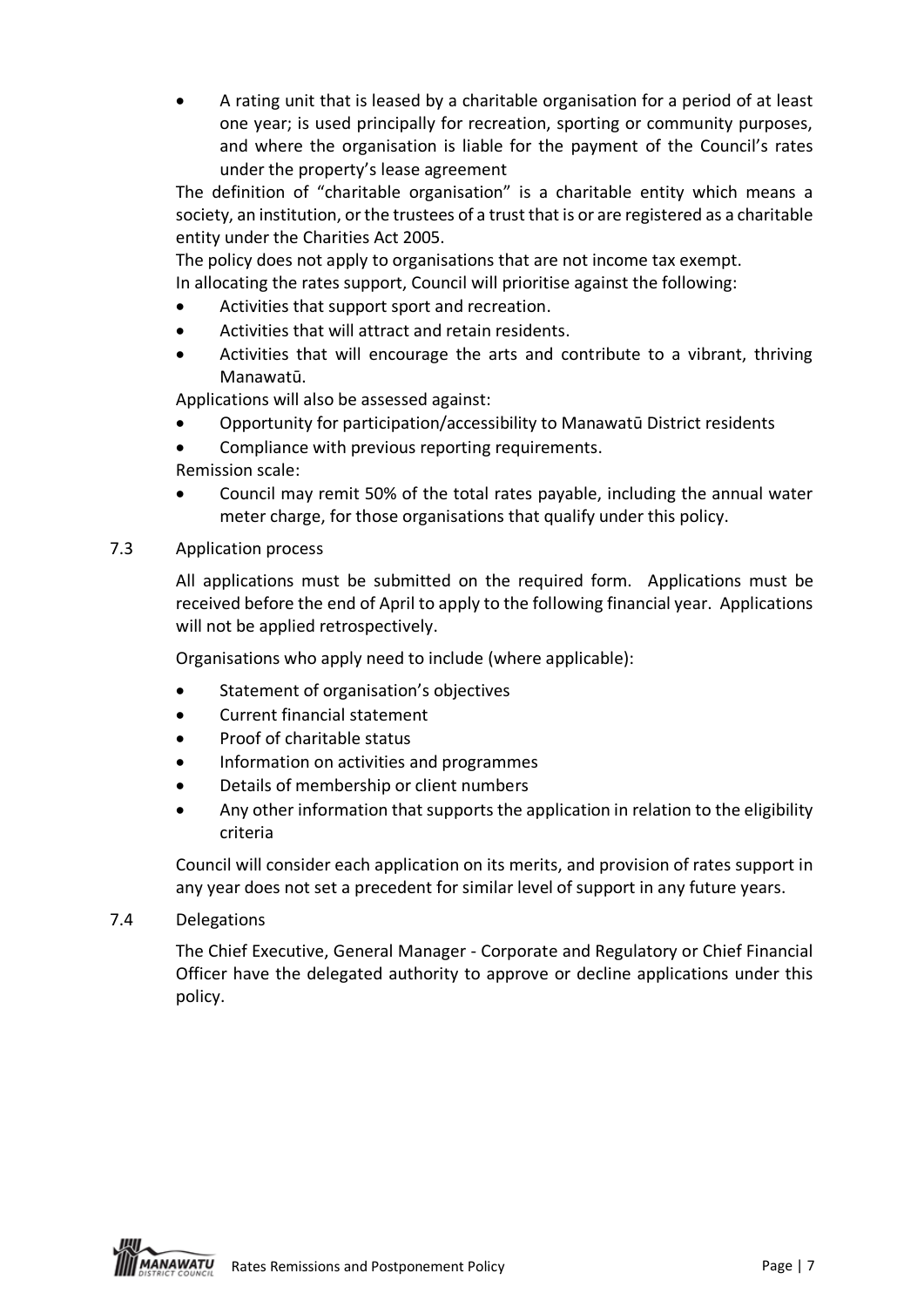## **8 Remission of rates for small dwellings**

### 8.1 Objective

This policy is to provide relief from '**district wide uniform rates**' for ratepayers in respect of rating units that have two or more separately used and inhabited parts, where one or more dwellings are considered to be small.

8.2 Conditions and criteria

The following criteria apply:

- Floor area of each dwelling (not including garage) is less than 65sq metres
- The dwelling(s) must be used for residential purposes only
- The dwelling(s) must be located on one rating unit

The Council may reduce each 'district wide uniform rate' charge up to 35% where an excess of one 'district wide uniform rate' applies. i.e. the first 'district wide uniform rate' will be at the full rate with 35% remission applying to each subsequent 'district wide uniform rate'.

#### 8.3 Application process

Application must be submitted on the required form. This includes a statutory declaration signed by the owner or ratepayer confirming that the dwelling(s) have a floor space of less than 65 square metres.

Applications must be received before the end of the first quarter of the rating year. Applications received after this date will have the remission applied to the next rating year. Applications will not be applied retrospectively.

8.4 Delegations

The Chief Executive, General Manager - Corporate and Regulatory or Chief Financial Officer have the delegated authority to approve or decline applications under this policy.

## **9 Remission of water by meter rates in the event of a water leak**

### 9.1 Objective

To provide relief from excess water by meter charges resulting from a water leak on a property.

### 9.2 Conditions and criteria

Ratepayers are liable for water supplied through the water meter and are responsible for the maintenance of the supply system on their property. However they may experience a leak or damage to the supply of which they are unaware. Council considers it reasonable to allow a remission of water charges in these circumstances.

In certain circumstances Council may provide for relief of water by meter charges that occur as a result of leaks. The following criteria apply:

• Council is satisfied a leak on the property has caused the excessive consumption and the leak has been repaired

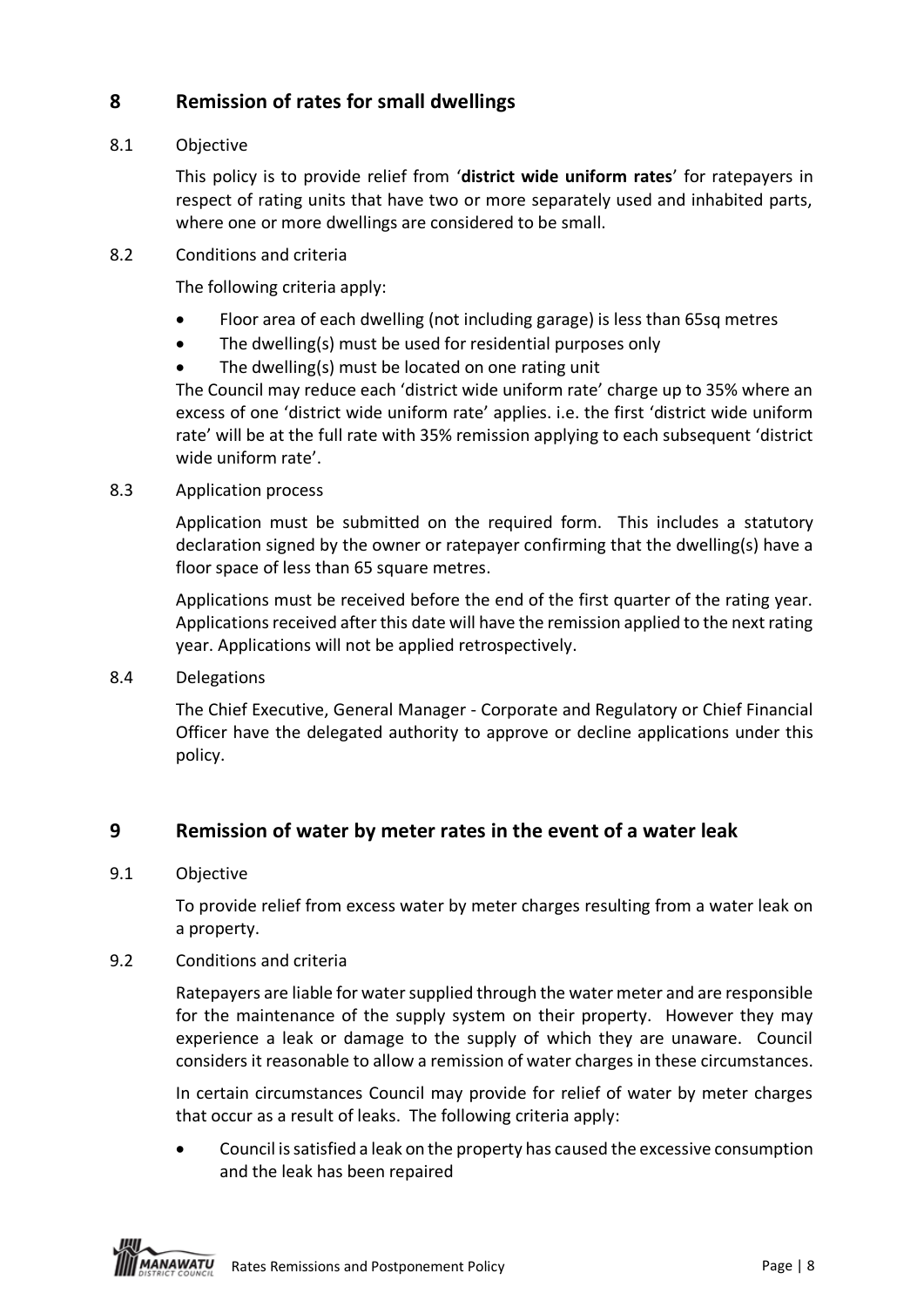- The remission granted will be based on the excess water usage, less the normal consumption of water for similar periods
- The remission will apply to the quarter the leak was identified and the following quarter, providing adequate time to repair the leak. Where there are extenuating circumstances, the period of the remission may be extended
- It is the ratepayer's responsibility to maintain the water assets on their property. Recurring leaks may be an indication of systemic failure and the remission may be declined
- 9.3 Application process

Application must be made in writing explaining the circumstances of the situation and providing evidence of the remedial action taken to repair the leak.

9.4 Delegations

The Chief Executive, General Manager - Corporate and Regulatory or Chief Financial Officer have the delegated authority to approve or decline applications under this policy, following the recommendation from the General Manager – Infrastructure or Utilities Manager.

## **10 Remission of rates for land affected by natural calamity**

10.1 Objective

To assist ratepayers experiencing financial hardship due to a natural calamity.

10.2 Conditions and criteria

Remissions approved under this policy do not set a precedent and will be applied only for each specific event and only to properties affected by the event.

The Council may remit all, or part of, any rate on any rating unit where the application meets the following criteria:

- Where erosion, subsidence, submersion or other natural calamity has affected the use or occupation of any rating unit
- It is applicable for each single event. This does not apply to erosion, subsidence etc that may have occurred without a recognised major event

Council has discretion in applying this remission and may change criteria with each event. In exercising this discretion Council will consider the nature and the severity of the event and available funding at the time.

The Council may require financial or other records to be provided as part of the remission approval process.

10.3 Application process

The application process will be determined by Council at the time of determining the criteria for each event.

#### 10.4 Delegations

An individual event or calamity is to be approved by Council.

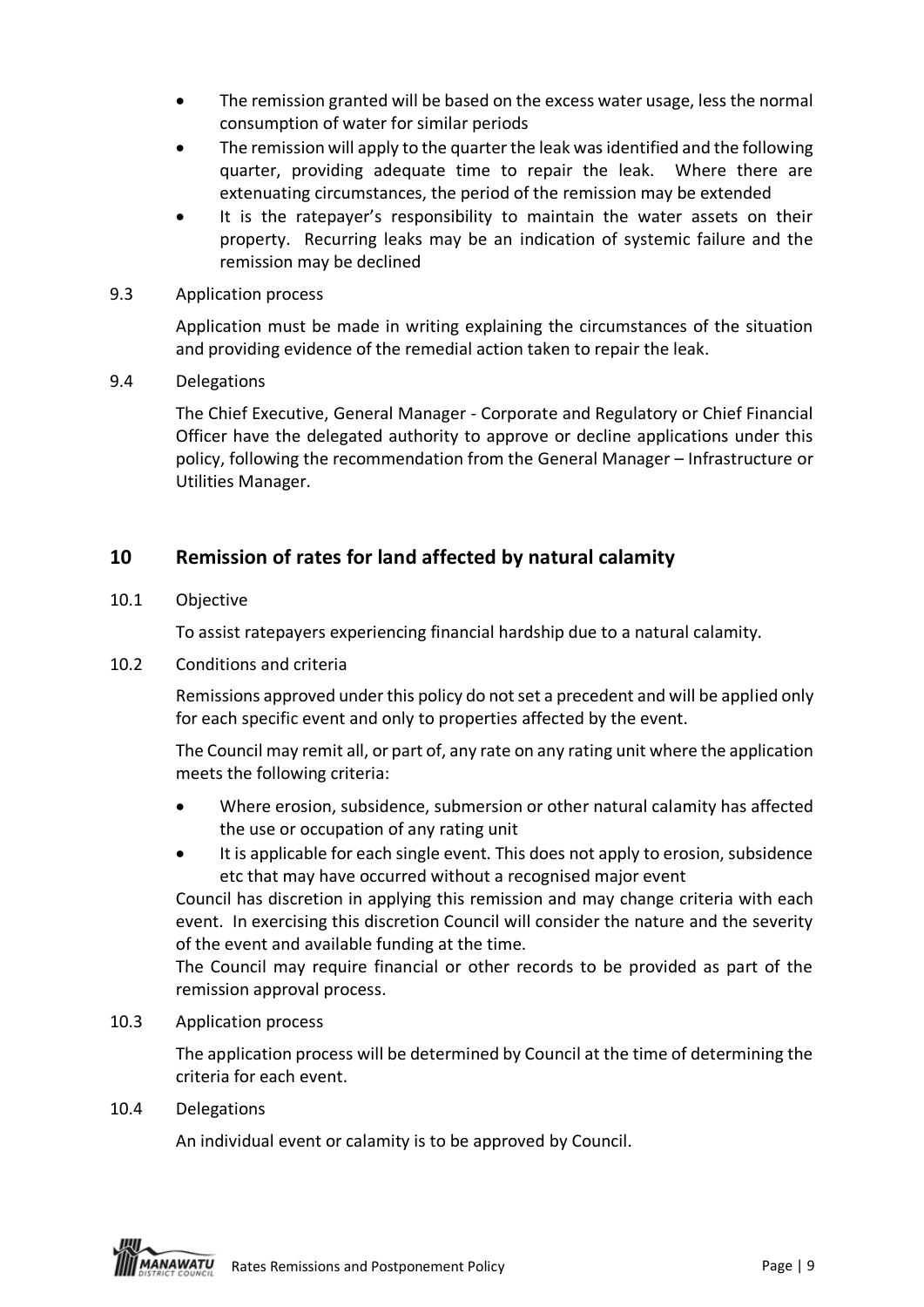## **11 Remission of rates for Queen Elizabeth II National Trust Open Spaces Covenants**

11.1 Objective

To provide rates relief where land is legally protected under a Queen Elizabeth II (QE II) Open Space Covenant.

11.2 Conditions and criteria

Council may remit rates where the application meets the following criteria:

- The land, or portion of land, has a legal binding QE II Open Space Covenant registered on the title
- The land, or portion of land, is not being used for other purposes
- There are no buildings on the land

Calculation of the remission is on a case-by-case basis, with the determination of the capital value for the covenanted land to be made by Council's valuation service provider.

11.3 Application process

This remission will be applied automatically if Council is aware of the QE II Open Space Covenant. In other cases written application is required.

11.4 Delegations

The Chief Executive, General Manager - Corporate and Regulatory or Chief Financial Officer have the delegated authority to approve or decline applications under this policy.

## **12 Remission of rates for miscellaneous circumstances**

12.1 Objective

Council recognises that not all situations in which the Council may wish to remit rates will be provided for in Council's specific policies or necessarily be known about by the ratepayer in advance.

#### 12.2 Conditions and criteria

The Council, rates on a rating unit where it considers it just and equitable to do so:

- The application does not meet the circumstances provided for in any of the Council's other remission policies
- Financial records may be required
- 12.3 Application process

Council may apply this remission if it considers the rating system is inequitable. In other cases written application from the ratepayer is required.

12.4 Delegations

The Chief Executive and the General Manager - Corporate and Regulatory have the delegated authority to approve or decline applications under this policy.